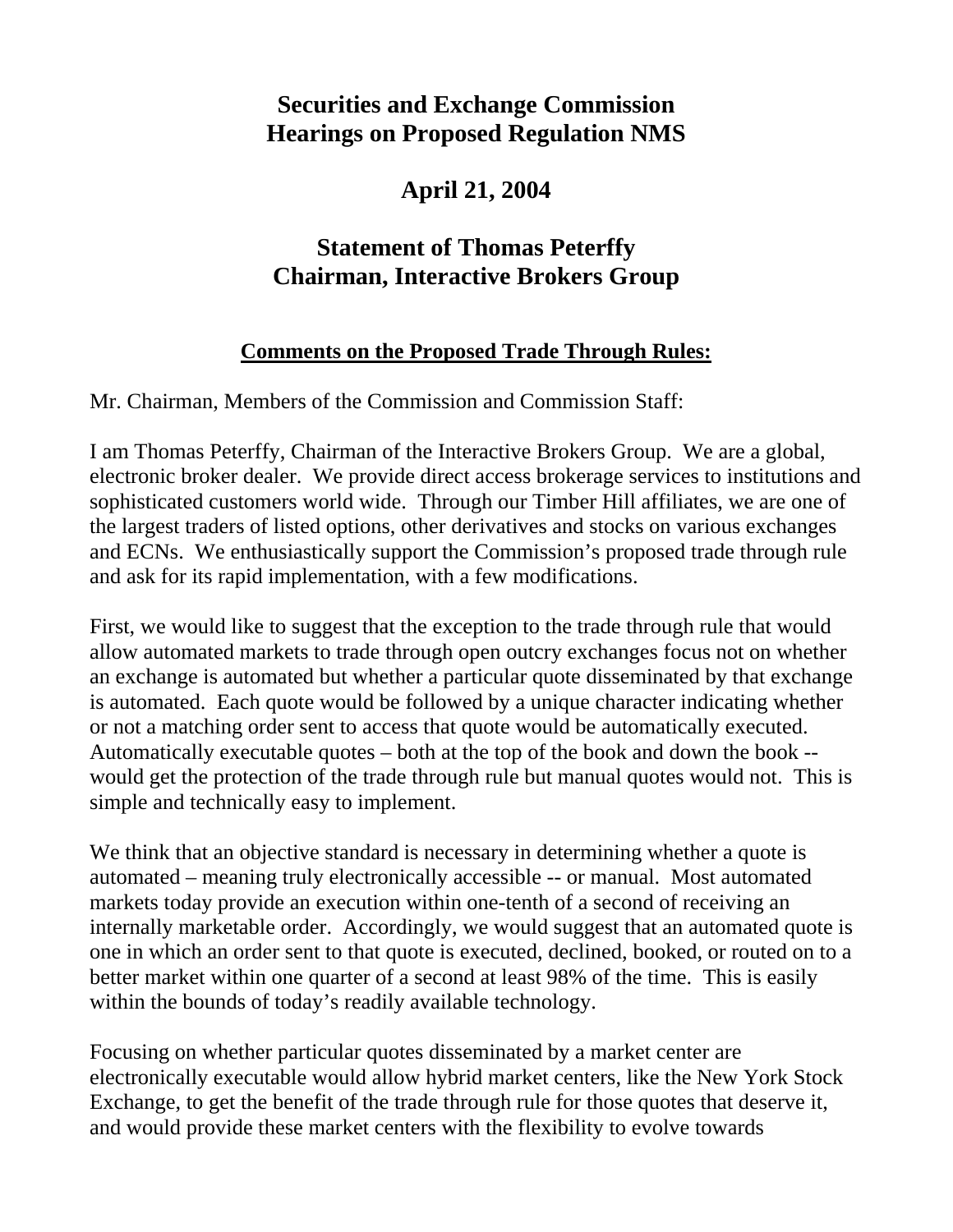Statement of Thomas Peterffy, Interactive Brokers Group SEC Hearings on Proposed Regulation NMS April 21, 2004 Page 2

automation as they see fit. In addition, this approach would also deal with the question of whether quotes away from the NBBO should be protected and how block trades should be executed.

Accordingly, the rule should allow automated markets to trade through manual quotes by any amount, rather than limiting the exemption to one to five cents. Limiting the trade through amount would merely create an incentive for open outcry markets to adjust their quotes even more slowly -- to quote off the market by more than the trade through amount -- so as to continue to force orders to be routed to them and thus preserve their free option to trade or not to trade with incoming orders.

Conversely, we see no justification for anyone not to get the best automatically executable prices that are so indicated, and we do not believe that the Commission should allow customers to opt out of trade through protection and trade through automatically executable quotes.

Lastly, we think that the Commission should not require brokers to report to their customers the amount by which they traded through manual quotes. Such reports would merely create the false impression that these prices were actually attainable by the customer---when this is most often not the case.

To summarize, our five points for today's discussions are as follows:

- 1. Indicate if a quote not a market -- is automatically executable.
- 2. An automatic quote is one in which an incoming order sent to that quote will be executed, declined, booked or routed to a better market within one quarter of a second.
- 3. Do not limit trade through amounts on manual quotes.
- 4. Do not allow opting out from trading with automatically-executable quotes.
- 5. Do not require disclosure of trade through amounts when a manual quote is traded through.

In closing, I would like to ask the Commission to act quickly. Even though these changes to the current rules could be implemented in a matter of weeks, those who prefer the status quo will drag their feet as usual. Rapid enactment of the new trade through rule, with the suggested changes, is our best hope for a fairer, more automated market.